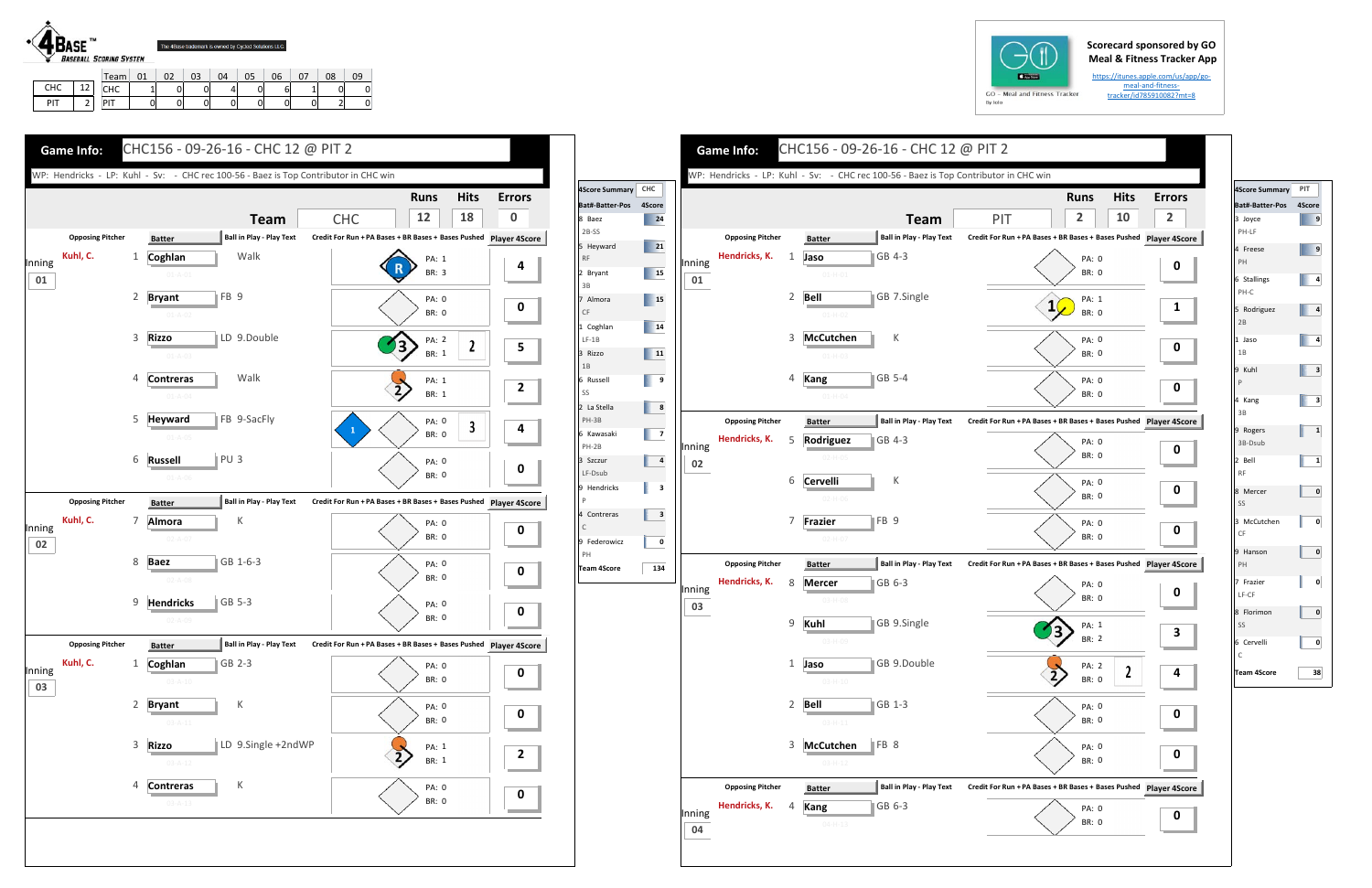





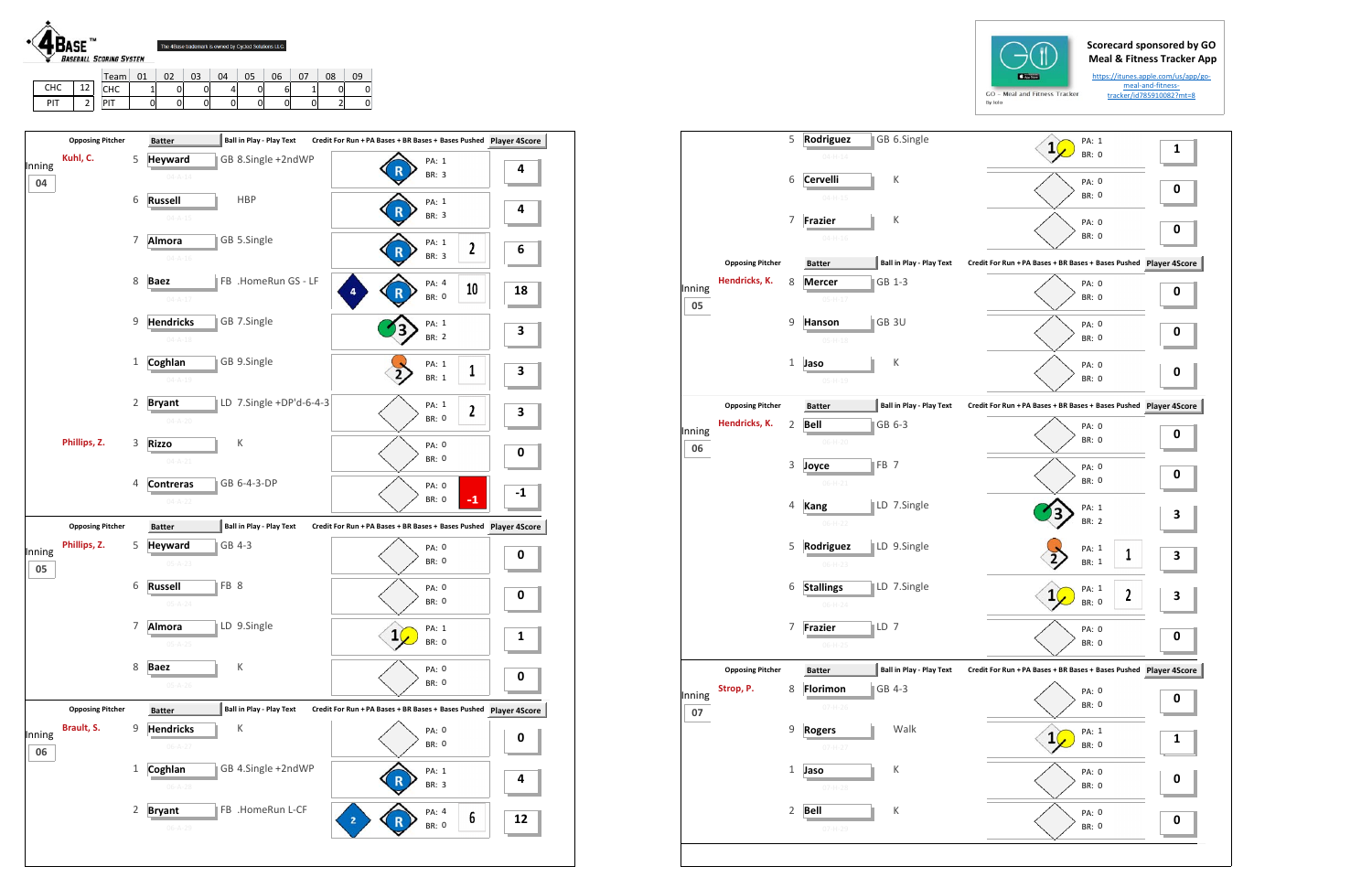## **Scorecard sponsored by GO Meal & Fitness Tracker App**

https://itunes.apple.com/us/app/go‐ meal‐and‐fitness‐ tracker/id785910082?mt=8







|              | <b>Opposing Pitcher</b>        |                | <b>Batter</b>                    | <b>Ball in Play - Play Text</b> |        |              | Credit For Run + PA Bases + BR Bases + Bases Pushed Player 4S |                       |      |            |
|--------------|--------------------------------|----------------|----------------------------------|---------------------------------|--------|--------------|---------------------------------------------------------------|-----------------------|------|------------|
| Inning<br>08 | Rondon, H.                     | 3              | Joyce<br>$08 - H - 30$           | FB .HomeRun L-CF                |        | 1            |                                                               | PA: 4<br><b>BR: 0</b> | 4    | 9          |
|              |                                | $\overline{4}$ | <b>Freese</b><br>$08 - H - 31$   | FB .HomeRun R-CF                |        | $\mathbf{1}$ | R                                                             | PA: 4<br><b>BR: 0</b> | 4    | 9          |
|              |                                | 5              | Rodriguez<br>$08 - H - 32$       | К                               |        |              |                                                               | PA: 0<br><b>BR: 0</b> |      | 0          |
|              |                                | 6              | <b>Stallings</b><br>08-H-33      | GB 7.Single +FO'd-6-4           |        |              |                                                               | PA: 1<br><b>BR: 0</b> |      | 1          |
|              |                                | $\overline{7}$ | <b>Frazier</b><br>$08 - H - 34$  | GB 6-4-FO                       |        |              | 1                                                             | PA: 1<br><b>BR: 0</b> | $-1$ | 0          |
|              |                                | 8              | <b>Florimon</b><br>$08 - H - 35$ | К                               |        |              |                                                               | PA: 0<br><b>BR: 0</b> |      | 0          |
|              | <b>Opposing Pitcher</b>        |                | <b>Batter</b>                    | <b>Ball in Play - Play Text</b> |        |              | Credit For Run + PA Bases + BR Bases + Bases Pushed           |                       |      | Player 4S  |
| Inning<br>09 | Chapman, A.                    | 9              | <b>Rogers</b><br>09-H-36         | GB 4-3                          |        |              |                                                               | PA: 0<br><b>BR: 0</b> |      | 0          |
|              |                                | $\mathbf{1}$   | Jaso<br>09-H-37                  | К                               |        |              |                                                               | PA: 0<br><b>BR: 0</b> |      | 0          |
|              |                                | 2              | <b>Bell</b><br>09-H-38           | GB 4-3                          |        |              |                                                               | PA: 0<br><b>BR: 0</b> |      | 0          |
|              | Total Run(s): 2                |                |                                  |                                 | PA: 19 | <b>BR: 5</b> | Pushed: 12                                                    |                       |      | 4Score: 38 |
|              | Home Team<br><b>Game Notes</b> |                |                                  |                                 |        |              |                                                               |                       |      |            |